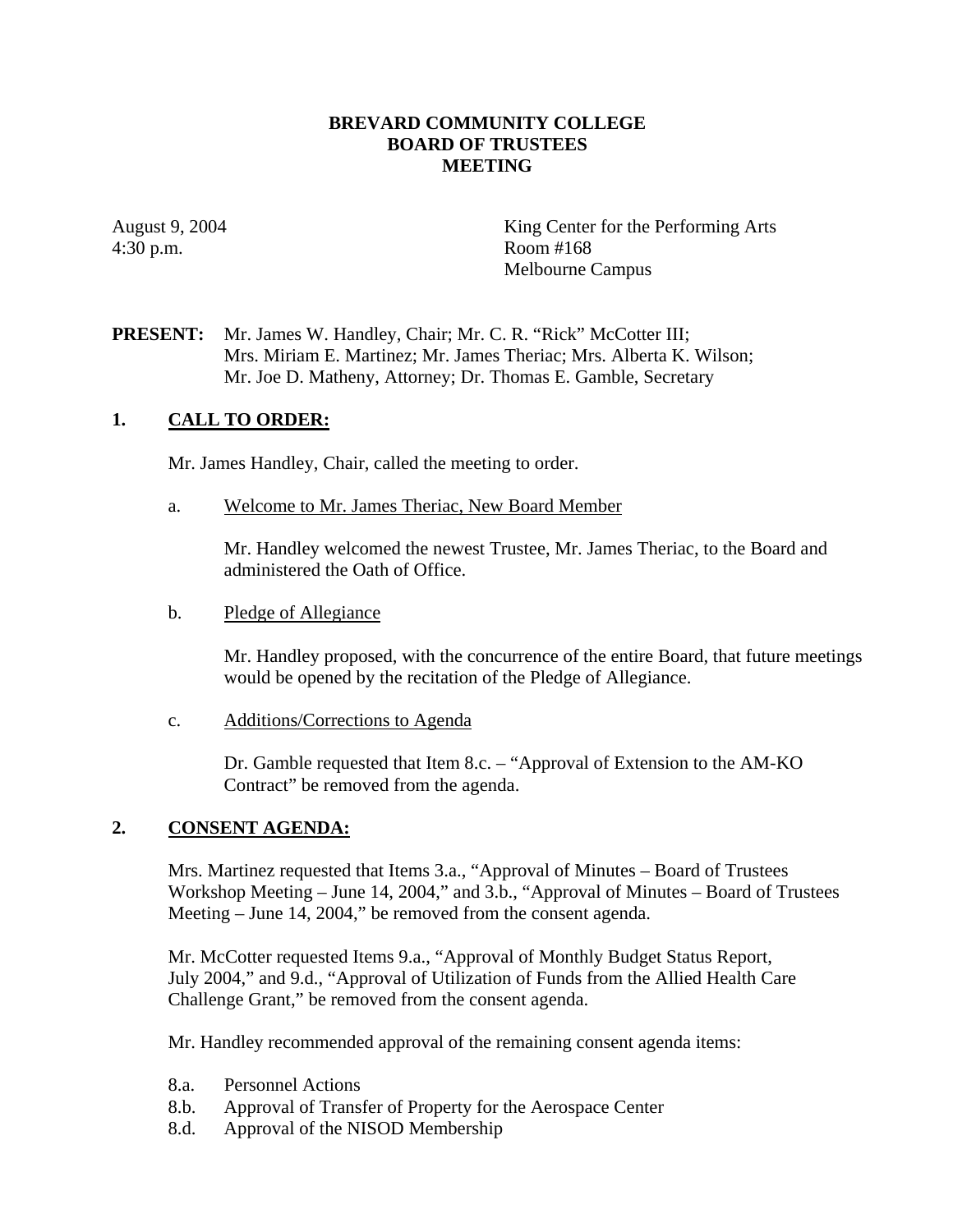Board of Trustees Meeting August 9, 2004 Page -2-

- 8.e. Approval of Out-of-Country Travel for Ms. Sandra Lanza
- 9.b. Approval of 2003-2004 General Fund Operating Budget Amendment
- 9.c. Approval of 2003-2004 Capital Outlay Budget Amendment

Mrs. Wilson moved approval of the remaining consent agenda items. Mr. McCotter seconded the motion. All those voting in favor of the motion – Wilson, McCotter, Handley, Martinez and Theriac; opposed – none. Motion unanimously approved.

## **3. APPROVAL OF OFFICIAL MINUTES OF PREVIOUS MEETINGS:**

- a. Minutes Board of Trustees Workshop Meeting June 14, 2004
- b. Minutes Board of Trustees Meeting June 14, 2004

Mrs. Martinez requested correction to reflect her attendance at both the regular meeting and workshop.

> Mrs. Martinez moved approval of the "Minutes – Board of Trustees Workshop Meeting – June 14, 2004," and "Minutes – Board of Trustees Meeting – June 14, 2004," as corrected. Mrs. Wilson seconded the motion. All those voting in favor of the motion – Martinez, Wilson, Handley, McCotter, and Theriac; opposed – none. Motion unanimously approved.

### **4. COMMUNICATIONS:**

### a. Report on the Foundation's Strategic Planning

Mr. Larry Garrison, immediate past Foundation Chairman, stated that he was providing the presentation at the request of the current Chairman, Dick Beagley. He reported that there are currently 55 members on the Foundation Board of Governors representing a great cross section of diverse business leaders across the community, taking an active interest in supporting the mission and objectives of the college. Mr. Garrison reported there were two significant events this past year, namely a full-day board retreat to formulate a strategic plan and Dr. Flom's retirement, and ultimate recruitment and selection of Dr. Jeff Spoeri as Executive Director. Mr. Garrison introduced Dr. Spoeri to outline the highlights of the Foundation Strategic Plan.

Dr. Spoeri, Foundation Executive Director, reported the Alumni Association is now part of the Foundation and thus incorporated into the plan by reference. He reported the four key areas in the Foundation plan are: (l) campaign planning and preparation; (2) contact with the business community of Brevard, and beyond;

(3) integration of the Alumni Association into Foundation activities, and

(4) continuation of traditional development activities.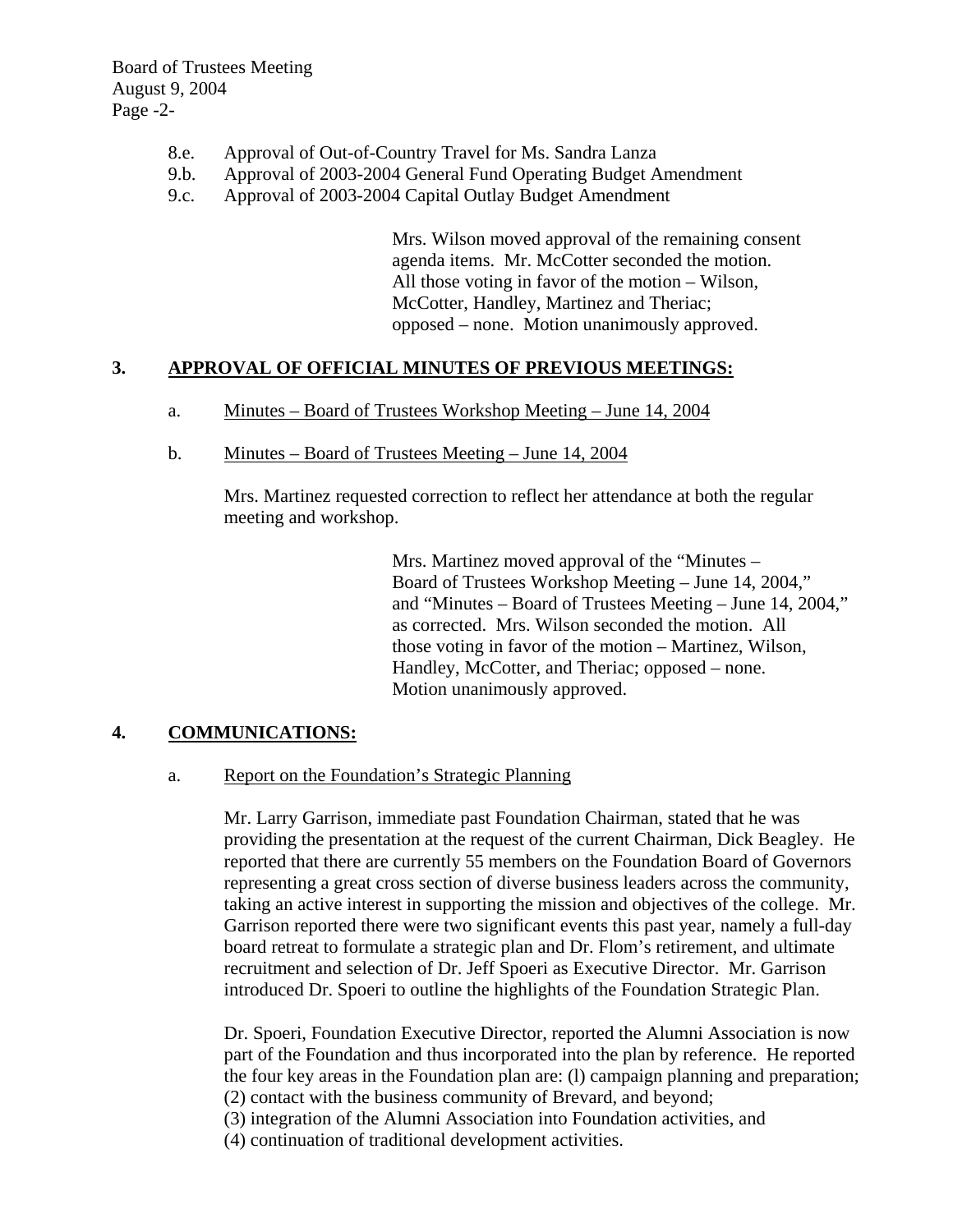Mr. Spoeri reported that the Foundation will launch a major fundraising campaign in the next 2-3 years to be culminated in 2010, corresponding to the college's  $50<sup>th</sup>$ anniversary. Mr. Spoeri stated that campaign leaders and consulting firm will be identified and assigned to assist in the campaign efforts and strategy, including the development of a campaign timeline. Mr. Spoeri indicated that there will be an increased focus on contact with the business community to enhance the Foundation's ability to raise funds by expanding the donor base. Mr. Spoeri also reported that the Foundation will be recruiting additional members to the Board of Governors, with a desire to include members of under-represented groups.

Dr. Spoeri reported that the Alumni Association will be fully integrated into the Foundation, which will directly impact fundraising efforts. Ms. Debbie Grollmes, Alumni Specialist, attended the Council for Advancement in Support of Education (CASE) seminar this summer, which included significant information on Alumni Association development. Ms. Grollmes will continue to work on constituent group reunions; development of mentor programs, where alumni volunteer to mentor current students in their area of expertise; and exploring the possibility of publishing an alumni directory.

Dr. Spoeri reported that on-going development activities will continue with the goals of : (l) acquiring two new charitable gift annuities; (2) adding five new scholarships, with two designated for under-represented groups; and (3) organizing a Scholarship Award Reception each semester to allow award recipients and donors to interact. Dr. Spoeri reported that he recently revised the policy for scholarship donations, to concur with IRS regulations, which has been well received and accepted by donors.

#### b. Report on Minority Recruitment/Retention Strategies

Dr. Don Astrab, Executive Vice President, Academic Services and Chief Learning Officer, introduced the Campus Deans, who are responsible for formulating and implementing the minority recruitment and retention plans. Dr. Astrab also introduced Dr. Jim Heck, Collegewide Dean of Student Services, who reported on the past and future plans to welcome minority constituents. Dr. Heck reported on current minority participation demographics, collegewide and campus based minority recruitment and retention initiatives and future recommendations for efforts to welcome the minority population. Dr. Heck stated that there is a college goal (goal #6) to increase diversity, in which every Unit Manager is asked to record specific strategies to help the college reach the goal of obtaining a more diverse minority population. He reported that although the marketing aspect is handled primarily through the Community Relations and Marketing Department, Student Services is responsible for making human contact on the campuses and the community.

Dr. Heck reported that while Brevard County demographics show a 17.2% minority population, the college student minority population as of Fall 2003 was 18.6% of the First-Time-in-College (FTIC) enrollment (9.3%-black; 6.3%-hispanic; and 3.0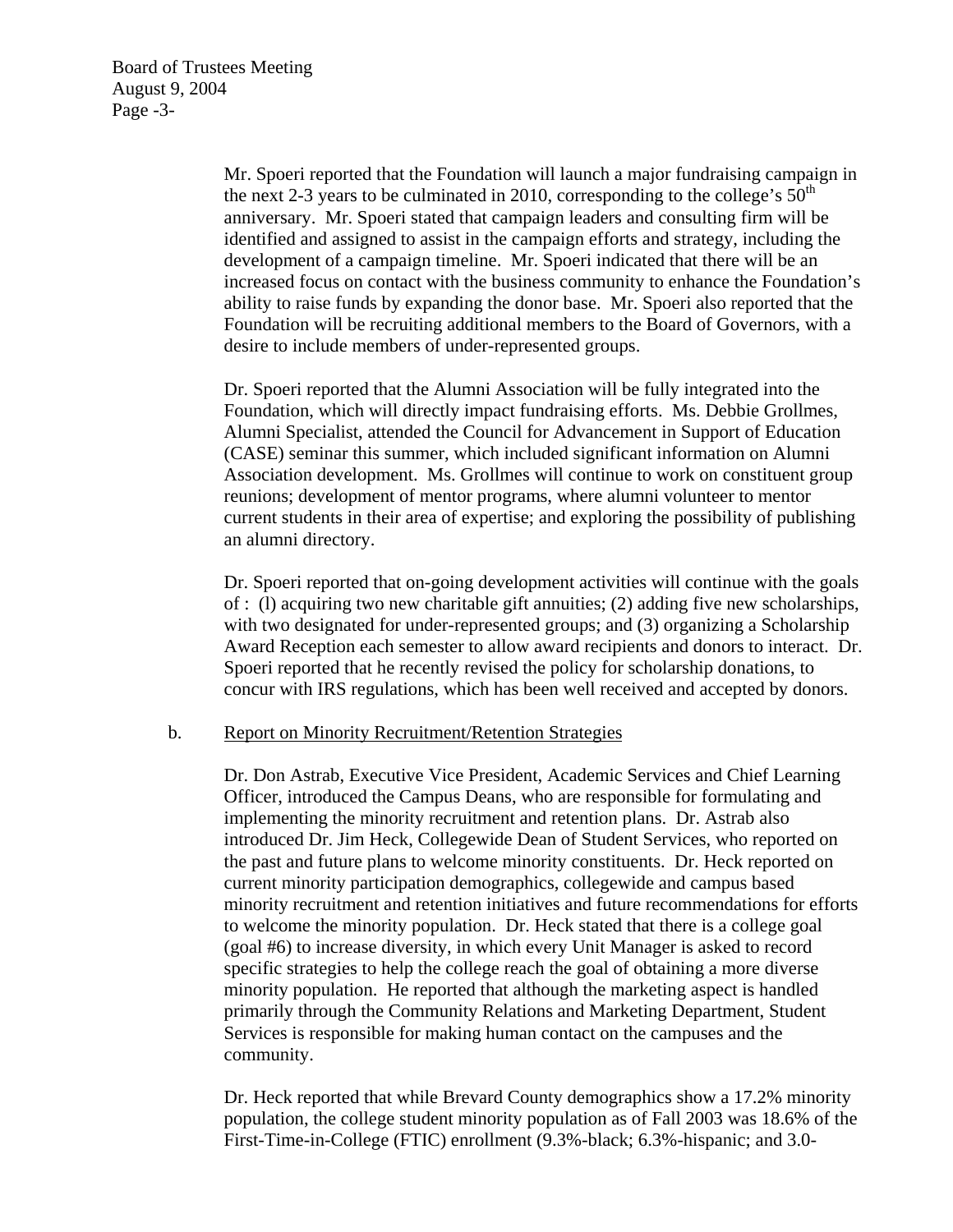Board of Trustees Meeting August 9, 2004 Page -4-

> other). Although these figures met the 2003 goals, the college diversity goals for 2004 are more ambitious. Dr. Astrab reported the college administration is confident that the goals can and will be met. He reported that a Developmental Task Force was formed at Dr. Gamble's direction a year ago, which reviewed best practices in the country and resulted in the creation of eleven Program Coordinators in Developmental Education. Additionally, the addition of a full-time advisor in the Athletic Program; a renewed effort in the Career Centers; and, the recent certification by a senior staff member by the National Center of Developmental Education this summer makes the Administration confident that the college will be in a position to develop programs to improve the college's statistics.

> Dr. Heck reported that the statistics for minority "completers" (students who have met their stated goal, i.e. completing their AA, AS degrees, etc.) are not as encouraging. He confirmed that this may be due to many factors, such as minority students who may complete over an extended timeframe rather than normal projected timeframes; transferring to other colleges to complete etc. Dr. Gamble indicated that tracking community college students is difficult due to the variability of the students' circumstances.

Deans LeRoy Darby and Rebecca Ashford reported on the activities and initiatives that have been implemented by the Student Services staff on all campuses. These efforts combined on-campus activities, as well as numerous community outreach efforts, which are vital to the fulfillment of the college's diversity goals.

Dr. Astrab summarized that efforts on individual campuses are difficult to monitor, therefore, a Minority Retention and Recruitment Office, directed by Ms. Teri Jones, will be opened in the near future in order to have a more coordinated effort. In addition, retention efforts will be closely monitored by a Retention Committee to include faculty, advisors and staff. Dr. Gamble reported that he is in the process of contracting with a local minority individual who is well-recognized and respected by the college and community, and will act as the College Ambassador At Large, specifically to engage the region's minority communities and work as an independent agent with the internal staff.

Dr. Gamble indicated that minority faculty recruitment is also a priority and stated that he is happy to report that two new African-American faculty members will join the college this Fall, with the possibility of a third in the near future. Dr. Astrab recognized Dr. Layne's hard work and efforts in coordinating the New Faculty Orientation and Welcome Luncheon, which will be held on August 10.

## **5. CITIZEN'S PRESENTATION:**

None.

## **6. CONSTRUCTION AND DEVELOPMENT:**

a. Approval of the Five-Year Educational Plant Survey - Mr. Little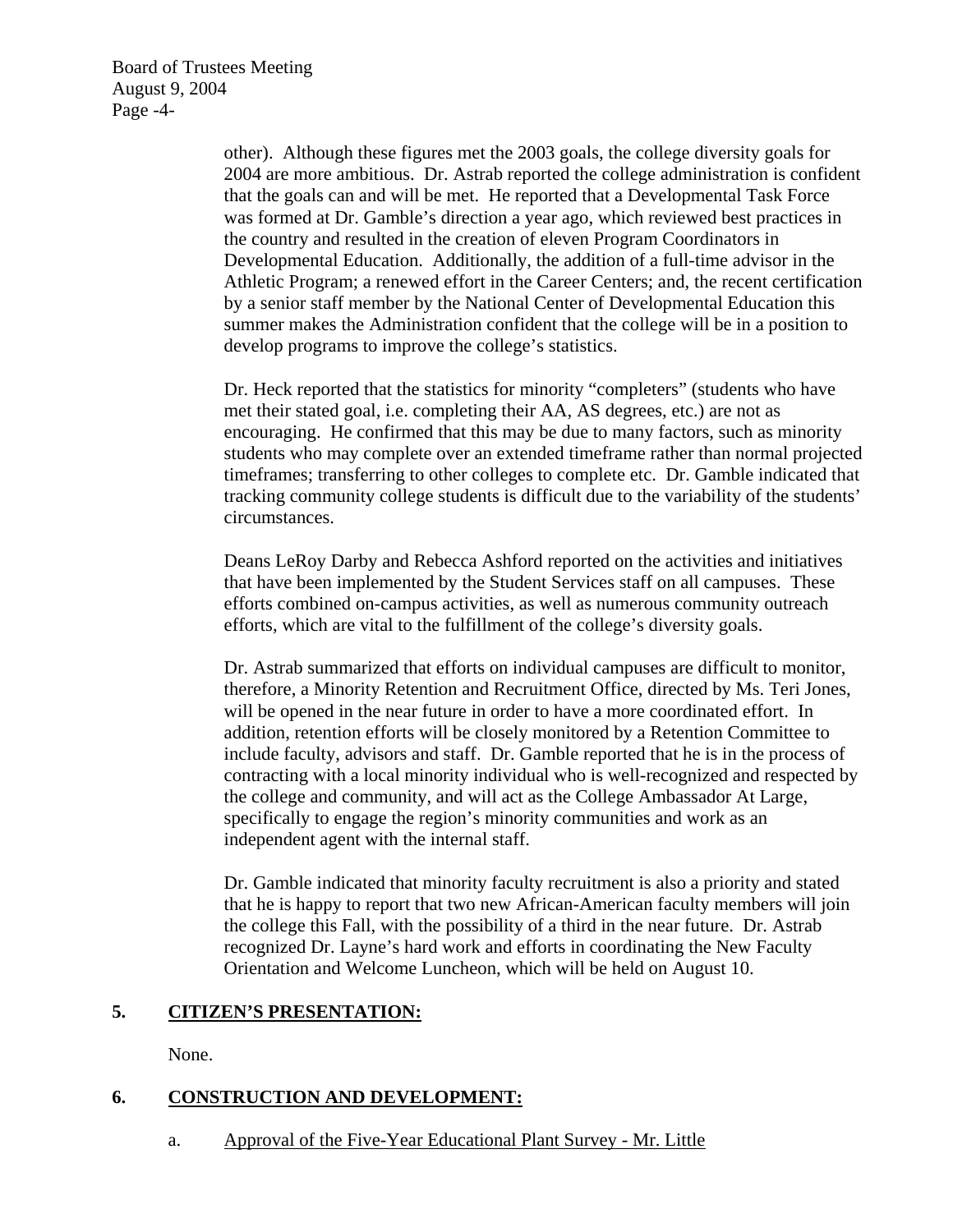Mr. Al Little, Vice President, Finance and Administrative Services, reported that the college is required to complete an Educational Plant Survey every five years, which is used as the basis for the Capital Improvement Program (CIP) report, which funds capital outlay projects from the PECO fund. This survey requires the documentation and use of every square foot of every campus and analysis of our space inventory in light of current enrollment and planned program changes over the five year survey period. Improvements must be recommended in the college five-year plant survey in order to be included in Capital Improvement Plan (CIP). Mr. Little noted that this survey is not an official request for funding; the CIP plan is the official request for capital funding. The state community college staff assembles all 28 CIP reports and creates a system-wide capital outlay budget request. The staff recommends renovation funds for each school, distributing the requests according to the amount of space each school maintains. New construction dollars are difficult to obtain and are based on the needs of other schools. As BCC has a relatively large amount of space per student compared to some other community colleges, PECO funds are not likely to be available for new construction projects, with the exception of a Facilities Enhancement Grant (for matching of non-government fund donation) or Joint Use Requests, which follow a different, process. This report reflects the need for additional space on Cocoa and Palm Bay Campuses with additional lab space needs for Melbourne and Titusville Campuses. Dr. Gamble recommended approval of the Five-Year Educational Plant Survey as presented.

> Mrs. Martinez moved approval of the Five-Year Educational Plant Survey. Mr. Theriac seconded the motion. All those voting in favor of the motion – Martinez, Theriac, Handley, McCotter, and Wilson; opposed – none. Motion unanimously approved.

#### b. Approval of the 2004-2005 Capital Improvement Plan – Mr. Little

Mr. Al Little, Vice President, Finance and Administrative Services, reported that each year the college is required to file a Capital Improvement Plan (CIP). Each year, the college needs are reviewed and the most critical needs are prioritized in the categories of renovation, remodeling and new construction, which comprises the CIP report. Mr. Little indicated that the requests are categorized "General Renovation/Remodeling" to enable the college to apply funding to any building or campus, as needed. Although receiving PECO funds for new construction is unlikely, there are three new construction projects listed in this report, namely: (l) Construction of Health Sciences Building at Cocoa Campus; (2) Support Services Facility at Palm Bay Campus; and (3) Cocoa Village Playhouse. Dr. Gamble recommended approval of the 2004-2005 Capital Improvement Plan.

> Mrs. Wilson moved approval of the 2004-2005 Capital Improvement Plan. Mrs. Martinez seconded the motion.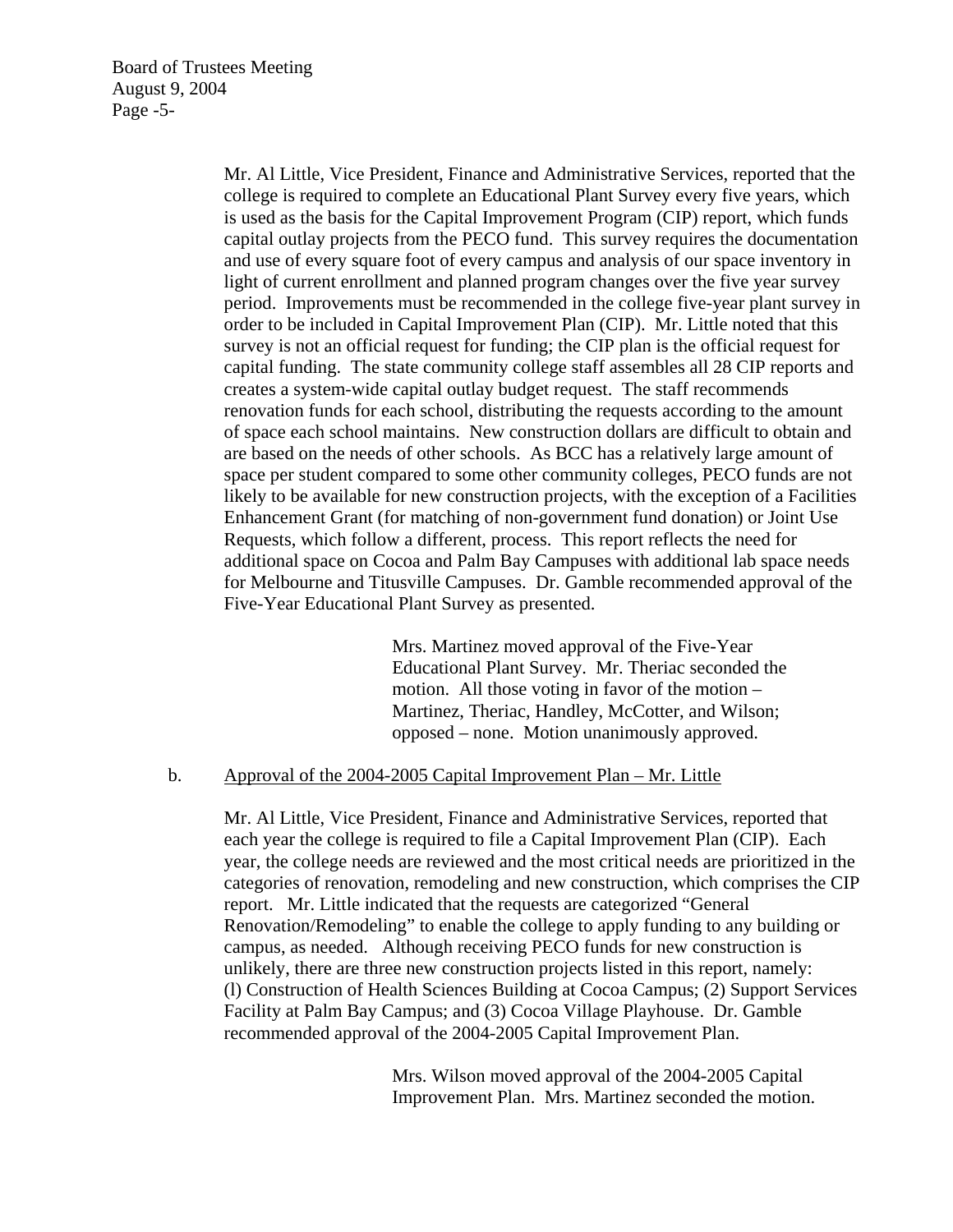All those voting in favor of the motion –Wilson, Martinez, Handley, McCotter, and Theriac; opposed – none. Motion unanimously approved.

c. Approval of Office of Educational Facilities Project Priority List – Mr. Little

Mr. Al Little, Vice President, Finance and Administrative Services, reported that the Office of Educational Facilities requires that a Project Priority List (PPL) form be filed each year to utilize funds from the capital outlay and debt service funds. He explained the debt service fund is used to support bond issues for the college. Mr. Little explained that although bond issues have not been available since 1997, the form must be updated to reflect the use of the funds. Dr. Gamble recommended approval of the Office of Educational Facilities Project Priority List.

> Mrs. Martinez moved approval of the Office of Educational Facilities Project Priority List. Mr. McCotter seconded the motion. All those voting in favor of the motion – Martinez, McCotter, Handley, Theriac and Wilson; opposed – none. Motion unanimously approved.

# **7. OLD BUSINESS:**

a. Report on Pending Legal Actions – Mr. Matheny

None.

(1) Approval of President's Contract

Mr. Matheny reported Florida law requires the Board of Trustees to review the President's performance and compensation package. The Board has established an internal process and all of the required steps have been followed. At this time, the Board of Trustees is obliged to review the President's performance, at which time the outcome will be forwarded to the State Department of Education.

> Mrs. Martinez moved approval of the amendments to the President's contract to include a 4% increase and an increase in the contract term for an additional one year period. Mr. McCotter seconded the motion.

Mr. Theriac called for discussion and expressed concern with personally voting as he felt he needed to establish a baseline for Dr. Gamble's performance and as this is his first meeting, it has not been established and as to the extension of the contract, he lives in a world where each client has to be satisfied and each project has to be done to completion. There is no guarantee of anything. He does not live in a world of fixed contracts, although he represents many clients involved with that, it is an alien concept to him. Mr. Theriac indicated that although he liked Dr. Gamble, he wanted to maintain a certain distance knowing there may be some adverse rulings that have to be made some time in the future and did not want to give up that leverage. Mr.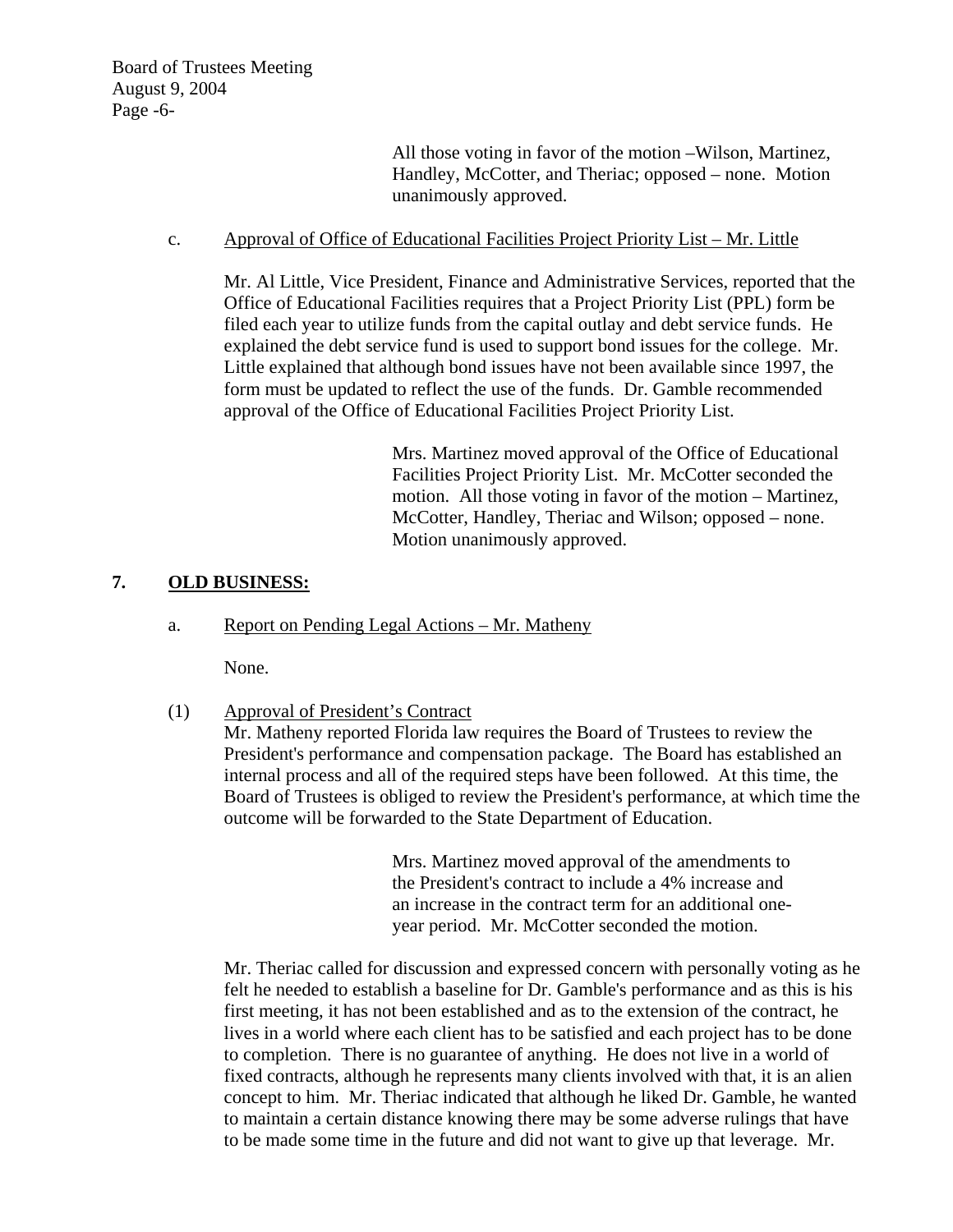Board of Trustees Meeting August 9, 2004 Page -7-

> Theriac said regarding the raise, a 4% increment is probably not a lot in this context; however, overhead is something he is concerned with adding up over the years. Therefore, Mr. Theriac voted against the motion.

> Mr. Handley indicated from his standpoint he has had questions regarding the contract addendums over the past and knew it provided some security. He questioned the value of the Board approving an addendum every year which rolled the three-year contract into an additional year. Mr. Handley also expressed some concern regarding the salary increases. He understands the faculty will be provided a 4% increase; however, felt the raises to the President over the past few years amounted to a significant amount.

> Mrs. Martinez asked Mr. Matheny to report on the research he has done in the past regarding other presidential contracts. She felt although businesses rarely operate under a contact system, that the custom of a roll-over contract for colleges is to help protect the President and the Board. Mr. Matheny reported BCC is in the top 1/2 of the other 27 of the community colleges regarding FTE. Dr. Gamble's salary range is in the bottom 1/3 in comparison of all community college presidents in the State of Florida. Mr. Matheny provided a comparison of five community colleges similar to BCC and without exception those presidents receive substantially more in their total compensation package than Dr. Gamble. Mr. Matheny was not sure if the other community colleges have a roll-over contract; however, in discussions with other college attorneys most of the other colleges have two to three year contracts. At one time, almost all community colleges would have a four year roll-over contract. His impression is that most colleges are doing three year contracts now.

> Mrs. Martinez clarified that in the current contract the Board is not bound if the President fails to perform to expectations, so does not see any reason why they would like to get out of the contract unless they did not wish to engage his services, which she did not think was the case. Mr. Matheny reported the Board could terminate the President's contract for cause or could terminate it for the convenience of the Board, in which case the Board would be obliged to pay an amount equal to one year's base pay in 12 equal installments.

> Mrs. Wilson indicated as a newer Board member, she would need to feel more comfortable with salary and the contract extension term being presented at the same time.

> Mr. Matheny reported the salary and term has always been included in the contract. He has never seen it done any other way; although it could be done in two separate documents in two separate motions. Mr. Matheny discussed the salary increase being proposed to the base pay.

Mrs. Martinez stated when she looks at Dr. Gamble's list of accomplishments and the amount of work that he puts into his job and contributions made, he is deserving of the 4% salary increase.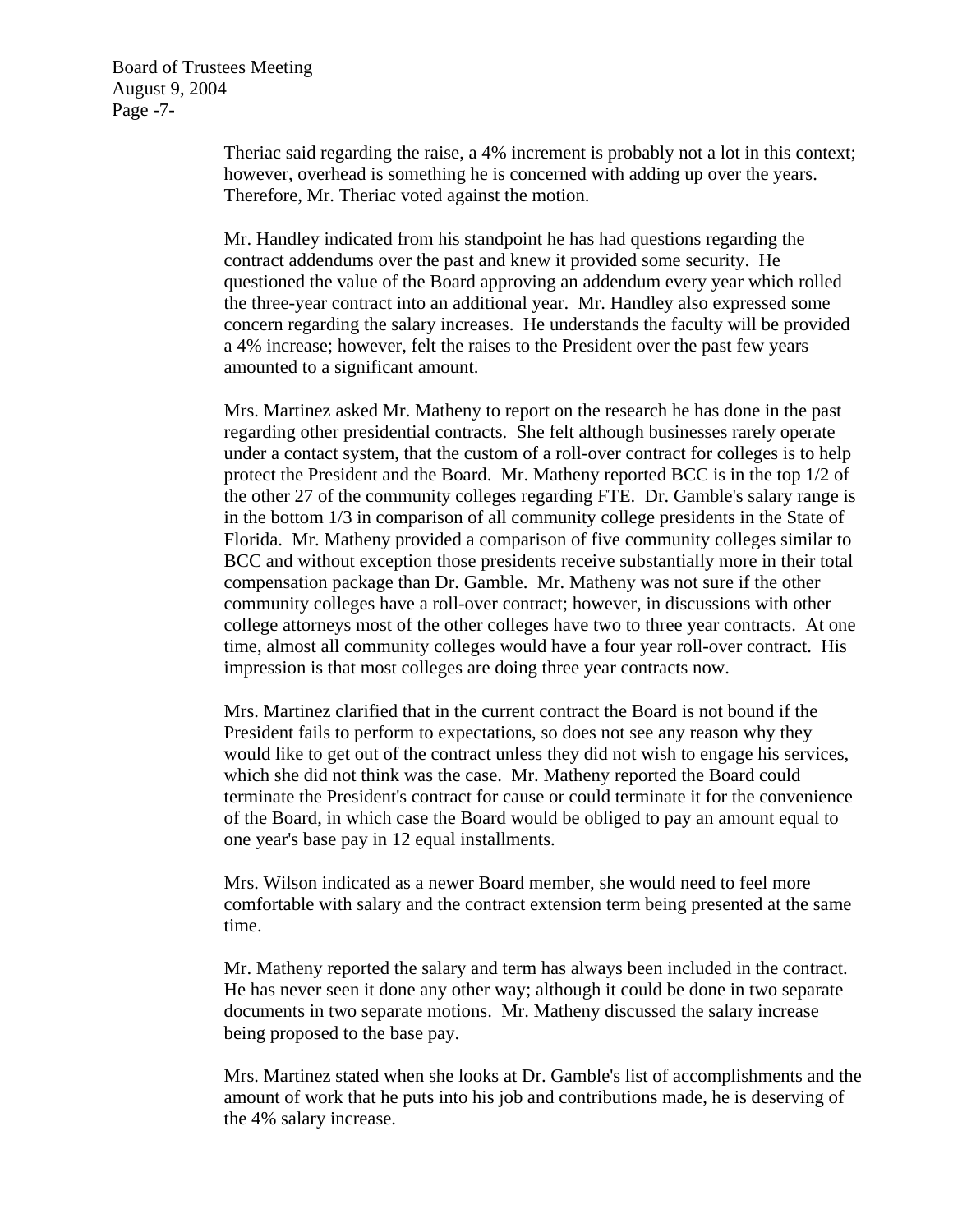Mrs. Wilson stated she did not have as much of a problem with the 4% increase as a roll-over contract with the one-year extension. With her service on the Board the past year, she has seen some things done and feels the college is doing well; however, did not understand the value of the roll-over contract.

Mr. Matheny explained the roll-over contract provides the President with the authority and leverage required to operate the college. As a practical matter, with a longer contract, there is more strength.

Mr. McCotter asked what type of contract was utilized initially. Dr. Gamble confirmed it was a three-year contract.

Mr. Matheny reported Dr. DiPatri also received a three-year contract, as Superintendent to the School System.

Mrs. Martinez requested information on requirements for Dr. Gamble to terminate the contract. Mr. Matheny reported the President would provide thirty days' written notice and the Board is entitled to 25% of his annual salary as a penalty.

Mr. Handley called for a vote. Mrs. Wilson expressed concerns and asked why the two issues were being combined, instead of being separated. Mr. Handley said since there was a motion on the floor, it needed to be voted on first.

> All those voting in favor of the motion - Martinez and McCotter; opposed - Handley, Theriac, Wilson. Motion failed: 2-3.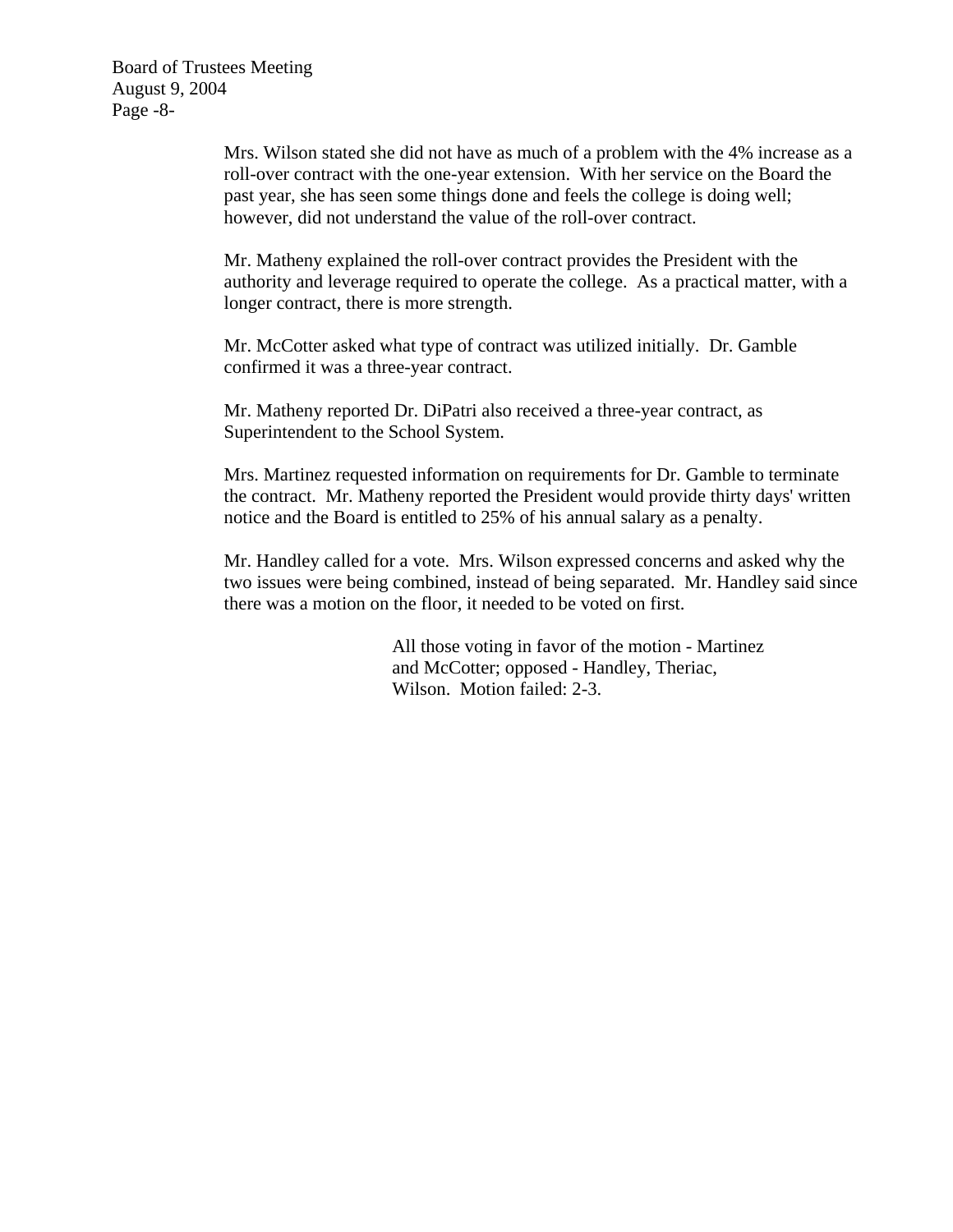Board of Trustees Meeting August 9, 2004 Page -9-

> Mr. McCotter moved approval to take the contract issue to a workshop to provide for an opportunity for review and revision. Mrs. Wilson seconded the motion.

Mr. Matheny recommended the Board call for a special meeting rather than a workshop so that the Board could take action at that meeting. Mr. McCotter said the Board could take action at the Board meeting following the workshop. Mr. McCotter asked to keep the motion as is. Mr. Matheny stated there was no problem, with State law, with tabling Item 7a.(1) and making it retroactive if needed.

> Mr. McCotter clarified the motion to table item 7a.(1) put it as an agenda item for the workshop September 20 and have it on the regular meeting agenda for September 20 for action. Motion died for lack of second.

 Mrs. Wilson moved to take action on Dr. Gamble's 4% salary increase and table the contract extension. Mrs. Martinez seconded the motion. All those voting in favor of the motion - Wilson, Martinez, Theriac, Handley; opposed - McCotter. Motion approved: 4-1.

 Mrs. Martinez moved approval of the 4% salary increase for this year. Mrs. Wilson seconded the motion. All those voting in favor of the motion - Martinez, Wilson; opposed - Theriac, Handley, McCotter. Motion failed: 3-2.

 Mr. McCotter moved approval of the 4% raise and no extension of the contract. Mrs. Wilson seconded the motion. All those voting in favor of the motion - McCotter, Wilson, Martinez; opposed - Theriac, Handley. Motion approved: 3-2.

#### 8. **NEW BUSINESS:**

a. Personnel Actions – Ms. Oglesby

Approved – consent agenda.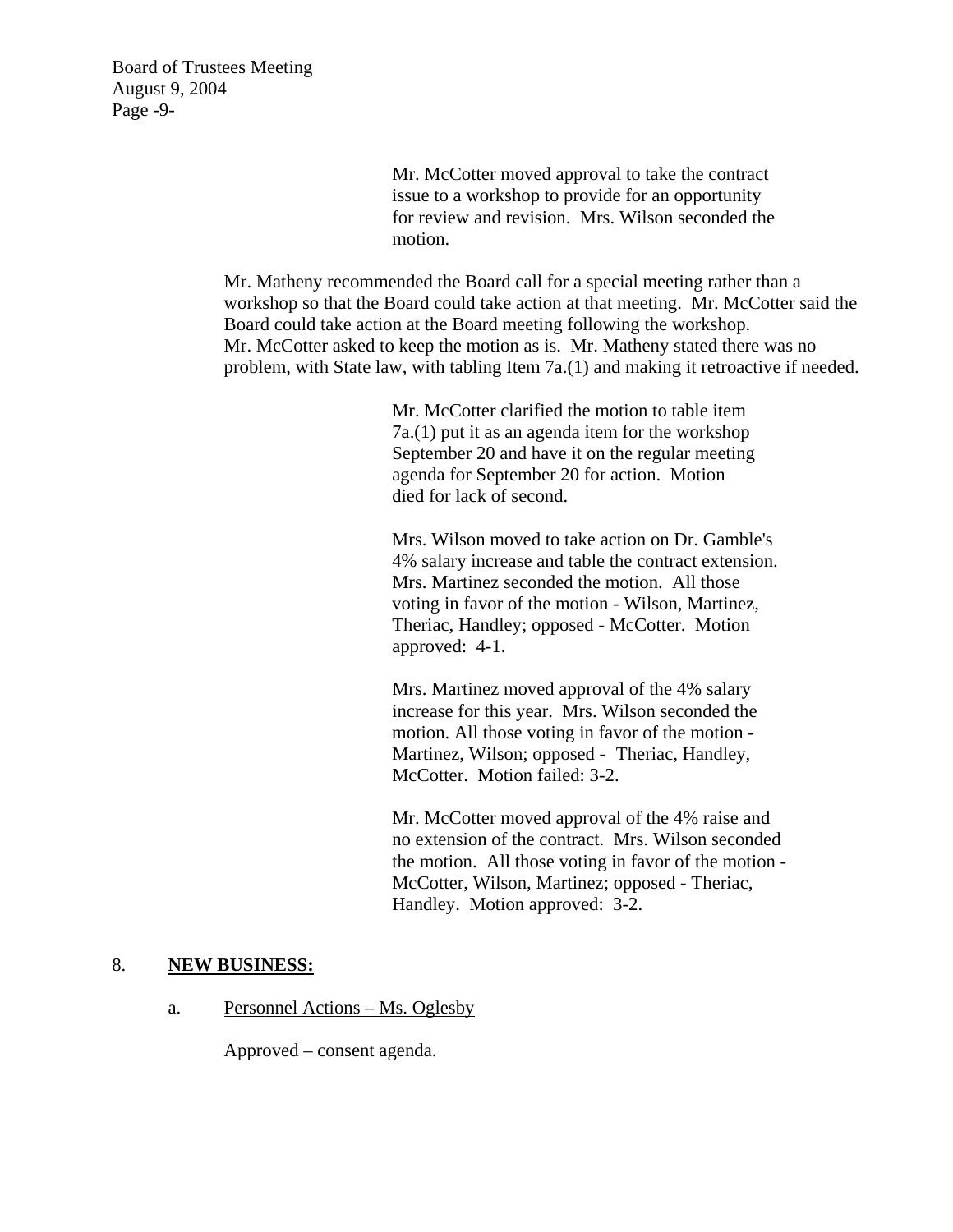- b. Approval of Transfer of Property for the Aerospace Center Mr. Little Approved – consent agenda.
- c. Approval of Extension to the AM-KO Contract Mr. Little

Removed from the agenda at Dr. Gamble's request.

d. Approval of NISOD Membership – Dr. Astrab

Approved – consent agenda.

e. Approval of Out-of-Country Travel for Ms. Sandra Lanza – Dr. Ake

Approved – consent agenda.

f. Request for Board Meeting Agenda Items

The Board requests that the Board Self-Evaluation discussion and the process of the President's evaluation be reviewed at a future meeting.

### **9. FINANCIAL ACTIONS:**

a. Approval of Monthly Budget Summary Report, July 2004 – Mr. Cherry

 Mr. McCotter asked Mr. Mark Cherry, AVP, Financial Services, to explain the negative figure under "Other Sources and Revenue" reflected on the report. Mr. Cherry explained it shows the net result of the accrual activity for the year end and there are several items that accrue revenue which are unpaid as of June 30 due to payment schedules.

> Mrs. McCotter moved approval of the Monthly Budget Summary Report, July 2004. Mr. Theriac seconded the motion. All those voting in favor of the motion – McCotter, Theriac, Handley, Martinez and Wilson; opposed – none. Motion unanimously approved.

b. Approval of 2003-2004 General Fund Operating Budget Amendment – Mr. Little

Approved – consent agenda.

c. Approval of Capital Outlay Budget Amendment – Mr. Little

Approved – consent agenda.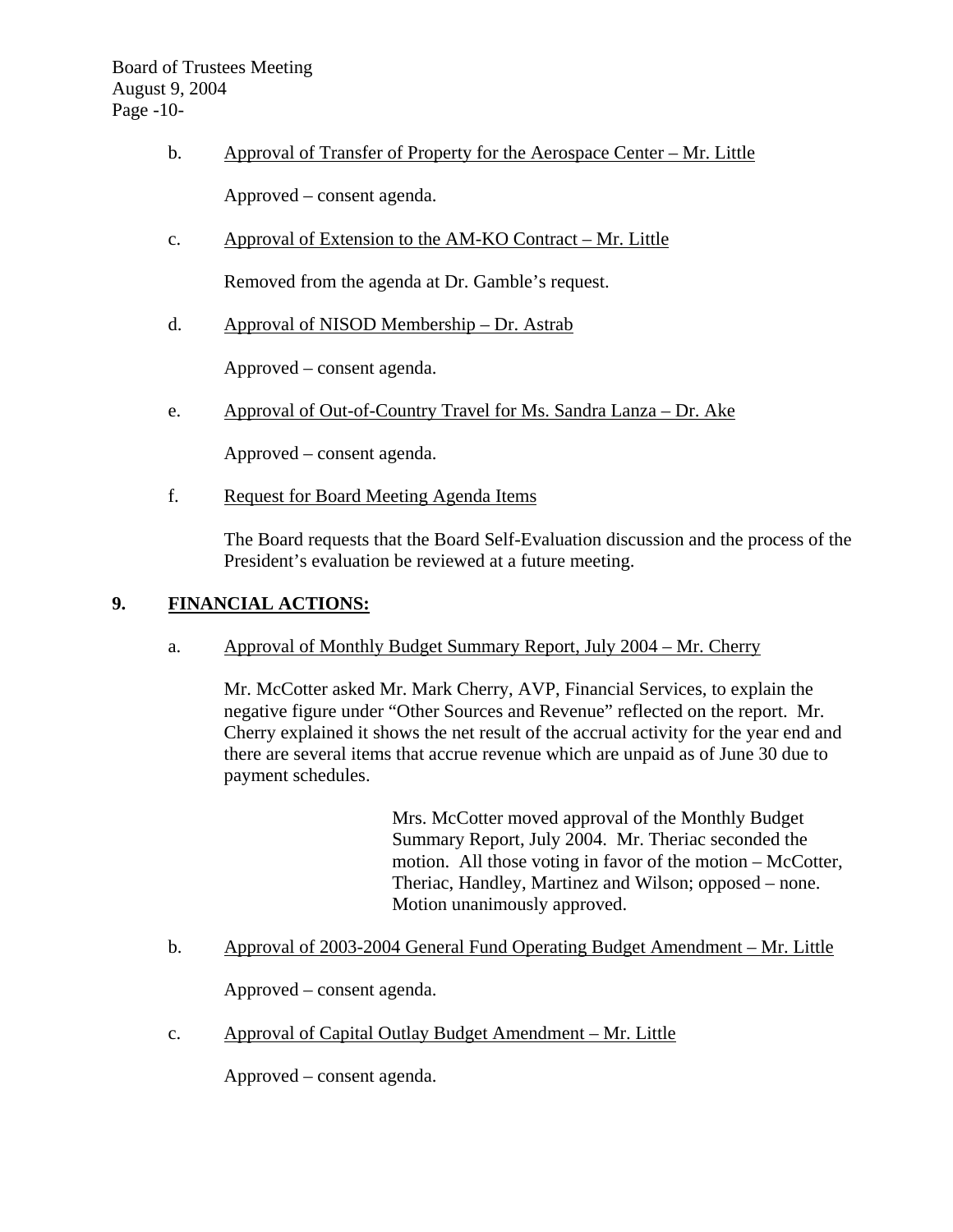Board of Trustees Meeting August 9, 2004 Page -11-

## d. Approval of Utilization of Funds from the Allied Health Care Challenge Grant – Dr. Ake

Mr. McCotter asked Dr. Gamble to clarify the Children's Center lease at Parrish. Dr. Gamble explained that this facility is located on the southern edge of Titusville on U.S. #1, which is owned by Parrish. He stated that the Children's Center has leased this facility from them for four years. Mr. Little confirmed that it is a fiveyear lease, expiring August 2005. Dr. Gamble recommended approval of Utilization of Funds from the Allied Health Care Challenge Grant.

> Mrs. McCotter moved approval of Utilization of Funds from the Allied Health Care Challenge Grant. Mrs. Wilson seconded the motion. All those voting in favor of the motion – McCotter, Wilson, Handley, Martinez and Theriac; opposed – none. Motion unanimously approved.

# **10. REPORT OF THE PRESIDENT:**

a. Approval of Reorganization of the District Board of Trustees

Dr. Gamble reported that the annual reorganization of the Board, to determine new officers for 2004-2005 should be accomplished at this meeting. Accordingly, Dr. Gamble assumed the gavel from Mr. James Handley.

> Mrs. Martinez nominated Mrs. Wilson as Chairman and Mr. McCotter as Vice-Chairman. Mr. McCotter seconded the motion. Mrs. Wilson respectfully declined the Chairmanship. Motion was withdrawn.

Mrs. Martinez nominated Mr. McCotter as Chairman and Mrs. Wilson as Vice Chairman. Mrs. Wilson seconded the motion. All those voting in favor of the motion - Martinez, Wilson, McCotter, Handley and Theriac; opposed - none. Motion unanimously approved.

b. Committee Assignments – Board of Trustees

It was the Board's consensus to accept Committee assignments, as follows: Alumni Association – Mrs. Wilson Architect Selection – Mrs. Martinez BCC Foundation – Mr. Theriac Community Partnership (NAACP) – Mrs. Wilson Cocoa Village Playhouse – Mr. McCotter Insurance Committee – Mr. Theriac King Center – Mrs. Martinez Planetarium – Mr. Handley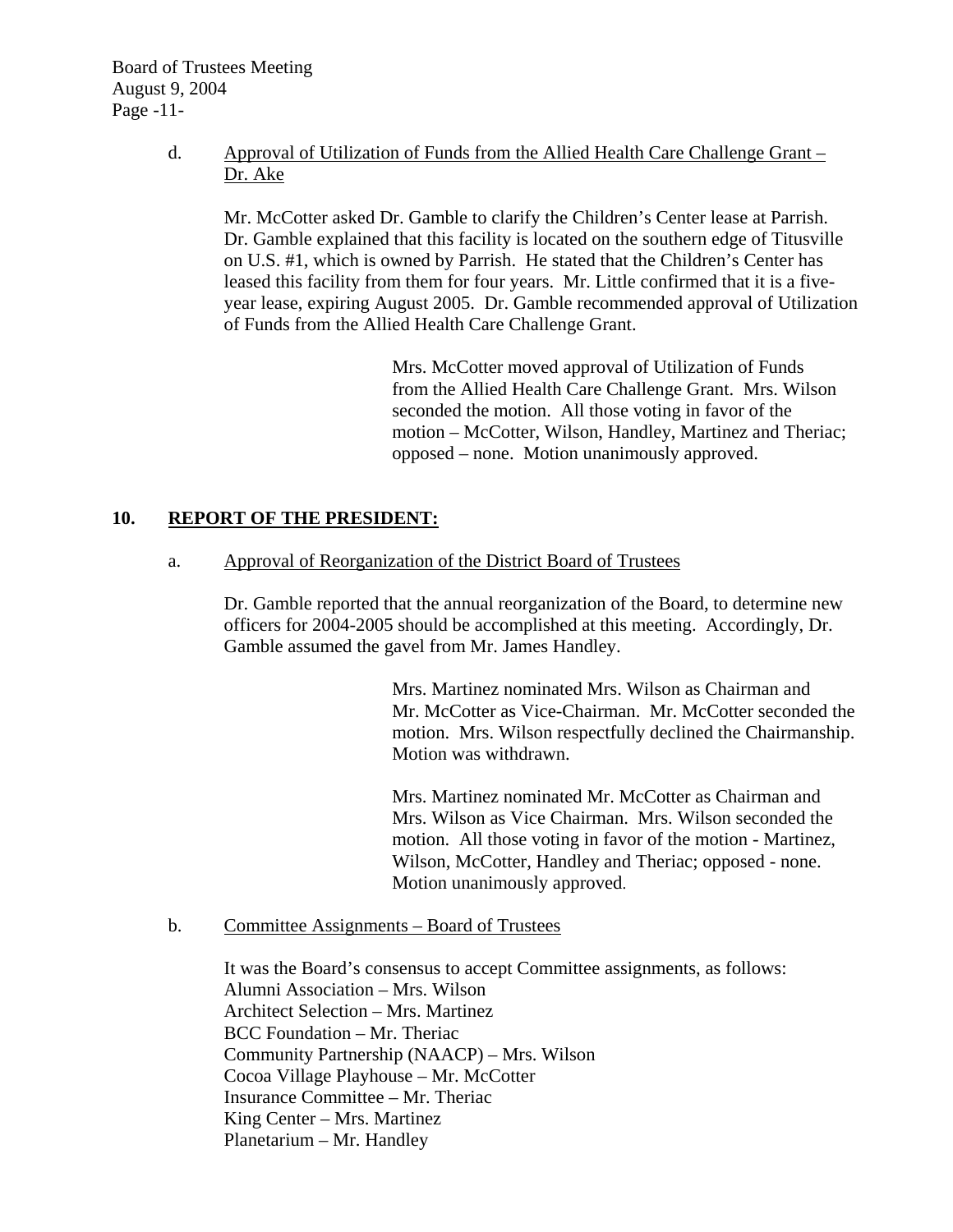Board of Trustees Meeting August 9, 2004 Page -12-

### c. Establishment of Criminal Justice Center at the Titusville Campus

Dr. Gamble reported that several programs associated with the Criminal Justice Center have relocated to the Titusville Campus, including the Homeland Security Program, due to proximity to the Port; and the law enforcement academies, in response to the review of the Center last Fall, which indicated the need for additional space. All of the Criminal Justice programs will remain under the authority of Mr. Johnny Perkins as Dean, who will remain on the Melbourne Campus, reporting to Dr. Kaliszeski. Dr. Gamble reported this change in location has been endorsed by the Criminal Justice Advisory Committee.

### d. Florida Today Column

Dr. Gamble stated that he hoped that Trustee's took note of the Florida Today Column, "The community college choice – BCC offers more options to more students," of August 7, which outlined the future direction of the community college.

### e. Joint School Board Meeting

Dr. Gamble reported that Wednesday, September 8 is the tentative date for a Joint BCC Board of Trustees and School Board meeting. The meeting is scheduled for 3:00-5:00 p.m. at either the School Board or Cocoa Campus, at the School Board's preference. Trustees will be notified upon confirmation of the meeting details. (The meeting will be postponed until November or December at Dr. DiPatri's request.)

### f. Legislative Luncheon Meeting

November 9 or 10 are the proposed dates for the annual Legislative Luncheon Meeting, in which all public education organizations will meet with local delegation to discuss educational needs for the upcoming session. Trustees will be notified as soon as the date is confirmed. (Date confirmed as November  $10 - 12:30$  p.m., Cocoa Campus.)

### g. Faculty Agreement

Dr. Gamble reported that Trustees received the UFF-BCC draft Agreement with their Board packages. Dr. Gamble stated that the faculty will have the opportunity to act on the new contract on August 12. Dr. Gamble stated that he asked the chairman of the negotiation effort, Mr. Jesse Hogg, what the options were for obtaining the Board approval to the agreement in light of the timing of the Board meeting. Mr. Hogg advised that it would be acceptable for Dr. Gamble to obtain the Board's approval by polling the Board by telephone. Therefore, Dr. Gamble will contact the Trustees on Thursday, August 12 or Friday, August 13 to obtain each individual's input regarding the Agreement. The Trustees were provided an opportunity to address questions regarding the Agreement. There were none.